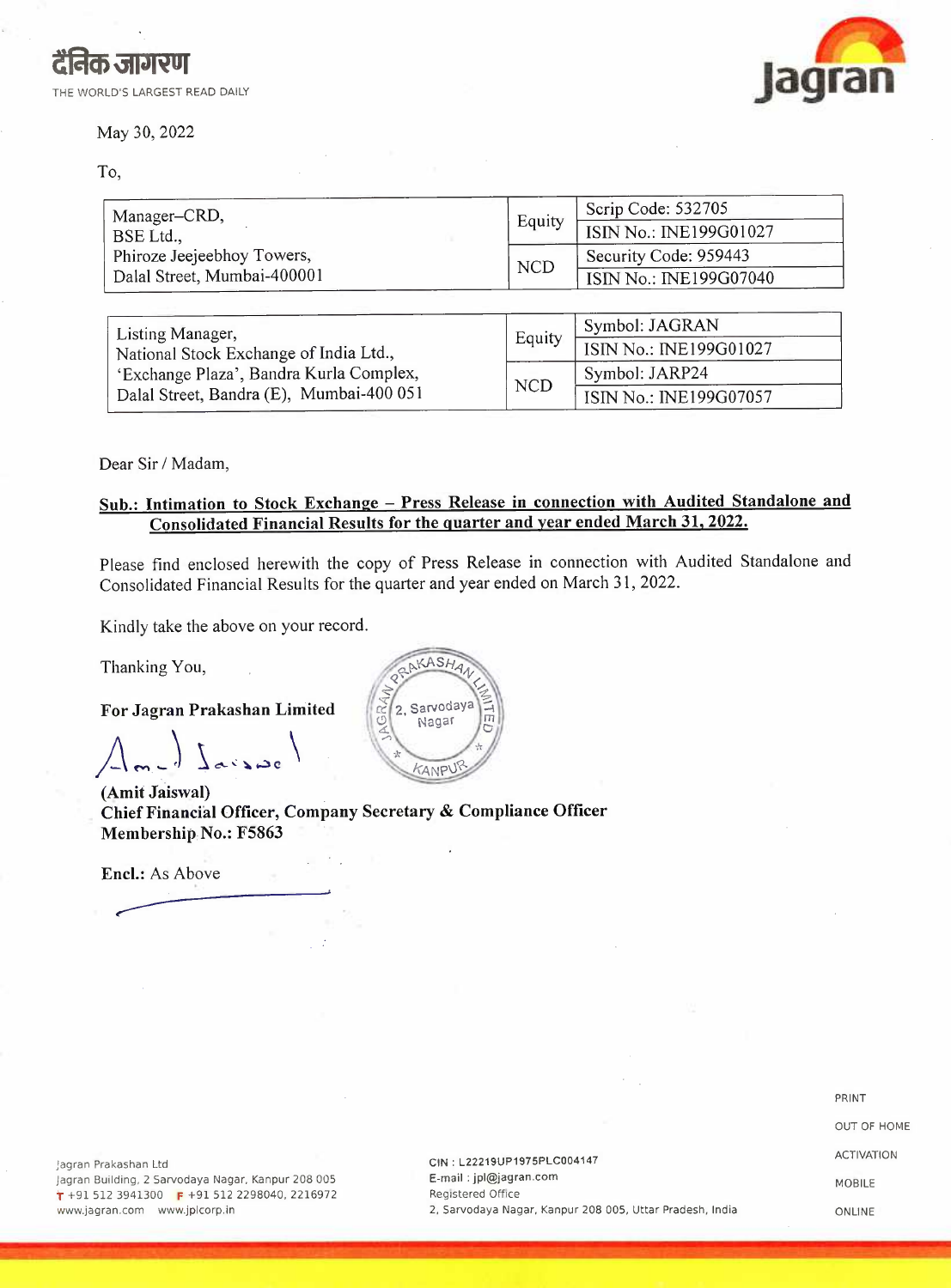

### **EARNINGS RELEASE FOR FY22**

### **Consolidated Operating Revenue: Rs 1615.95 crores up by 25.3% on YoY basis**

### **Consolidated Operating Profit: Rs. 359.63 crores up by 57.9% on YoY basis**

#### **Consolidated Net Profit: Rs 216.88 crores up by 176.9% on YoY basis**

#### **Digital Revenue: Rs 64.74 crores up by 31% on YoY basis**

**Kanpur, 30th May, 2022**; Jagran Prakashan Limited (JPL) (*BSE SCRIP ID: 532705; NSE SYMBOL: JAGRAN*), publishers of '**Dainik Jagran'**, India's largest read newspaper (Source: IRS2019 Q4), has reported the financial results for the quarter and year ended March 31, 2022.

Commenting on the performance of the Company, **Mr. Mahendra Mohan Gupta, Chairman** 

#### **and Managing Director, JPL** said,

*"I am glad to report strong recovery in revenues and profit despite pandemic hit Q1 and high inflation. Legacy of our brands and our ability to deliver against odds give me confidence that the Group will continue to grow its revenues regardless of the new challenges that may emerge in a highly volatile and uncertain global environment.*

*Print industry stays strong and continues to be the growth driver for us. Not only the readers but advertisers also are back. Difficult times coupled with the inflationary pressure have made us all wiser in past two years and the industry has moved towards correcting cover prices and controlling costs through improving efficiency in all areas of operation. I hope that this trend will continue and the business model of print industry will become more sustainable and predictable in times to come.* 

*Digital, as we see, is an integral part of our businesses.* O*ur digital business, unlike most of the digital businesses operating in India, is profitable. Our strategy, data based approach and prudent investment over the years, I believe, are the key differentiators. The Group is attracting global giants and striking relationships which is enhancing our capabilities besides giving us revenues.* 

*Radio has also staged a strong comeback reporting operating and cash profits as against the losses in the previous year. This is the business which has been highly innovative in terms of its offerings, efforts to get new advertisers and leveraging the strength of its brand. Radio-digital strategy augurs well for them and gives impetus to growth.*

*Outdoor business reported revenue growth of 81% and the Event business had a growth of 55%, both reporting profits against losses in the previous year. These businesses being heavily dependent on free movement of people were expected to recover from pandemic blow much later.* 

*The Group has strong liquidity of Rs. 1000 crores to meet any contingency, pursue any growth opportunity and reward* the shareholders in line with its philosophy of surplus cash at the earliest."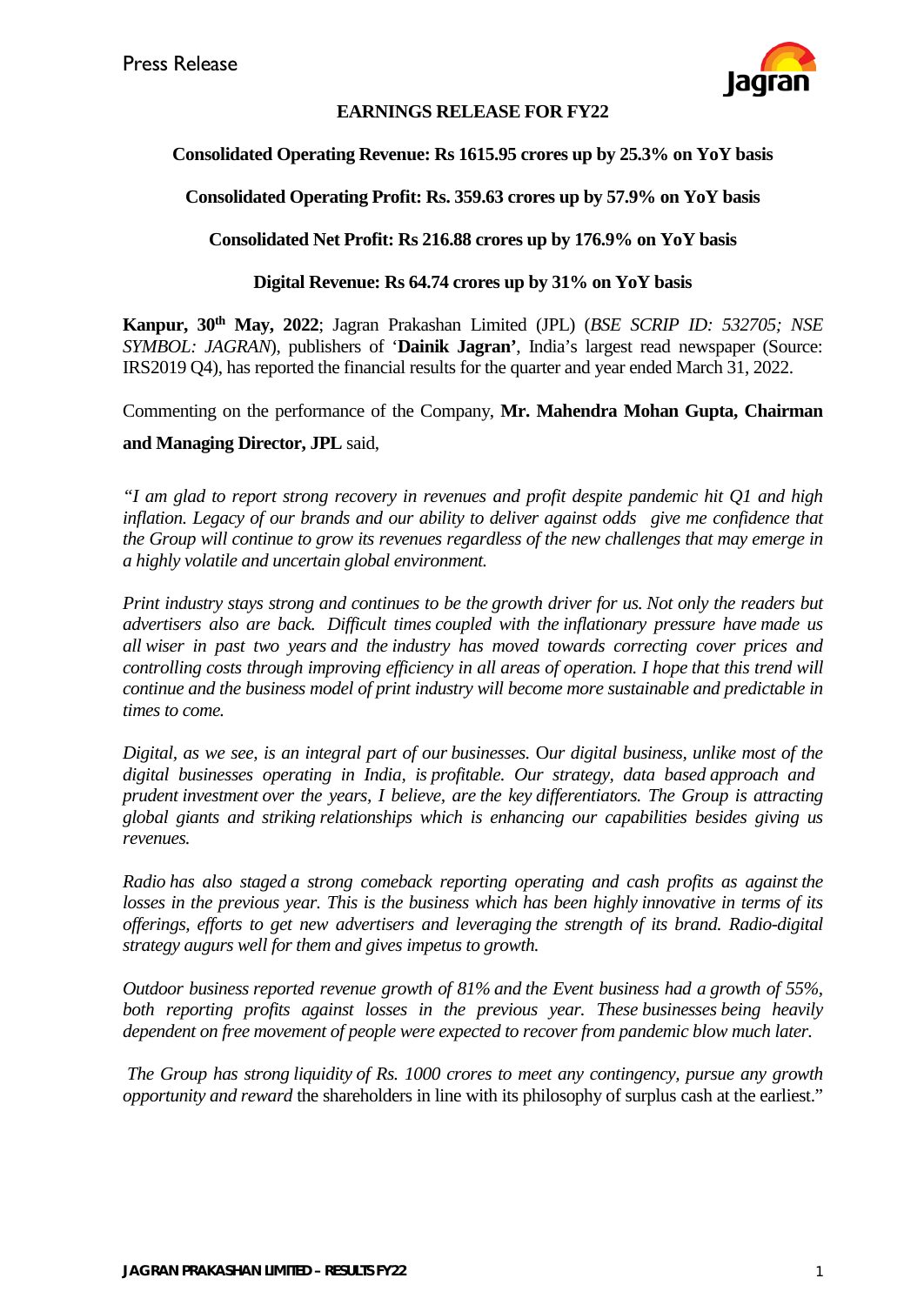

### **FINANCIAL HIGHLIGHTS**

### **Stand Alone**

### **FY22 (all comparisons with FY21)**

- **Operating Revenues at Rs 1401.23 crores, up by 23.6% from Rs 1133.37 crores.**
- **Advertisement Revenues at Rs 938.50 crores, up by 27% from Rs 739.30 crores.**
- Circulation Revenues at Rs 340.32 crores, up by 7.5% from Rs 316.67 crores.
- **Other Operating Revenues at Rs 122.41 crores, up by 58.1% from Rs 77.40 crores.**
- **Print Digital Revenue at Rs 60.71 crores, up by 31.2% from Rs 46.28 crores**.\*
- **Operating Profit at Rs 356.82 crores, up by 40.3% from Rs 254.33 crores**.
- **Net Profit at Rs 248.34 crores, up by 83.2% from Rs 135.53 crores**.
- **EPS of Rs 9.39, up by 94.81% from Rs 4.82**.

\* included in Advertisement Revenue

### **Q4FY22 (all comparisons with Q4FY21)**

- Operating Revenues at Rs 366.38 crores, up by 3.4% from Rs 354.35 crores.
- Advertisement Revenues at Rs 243.40 crores, up by 1.2% from Rs 240.56 crores.
- Circulation Revenues at Rs 86.93 crores, up by 3% from Rs 84.36 crores.
- **Other Operating Revenues at Rs 36.05 crores, up by 22.5% from Rs 29.42 crores.**
- **Print Digital Revenue at Rs 14.81 crores, up by 18.9% from Rs 12.46 crores**.\*
- Operating Profit at Rs 84.76 crores as against Rs 87.92 crores.
- **Net Profit at Rs 60.40 crores, up by 31.7% from Rs 45.86 crores**.
- **EPS (non-annualized) of Rs 2.29, up by 40.5% from Rs 1.63**.

\* included in Advertisement Revenue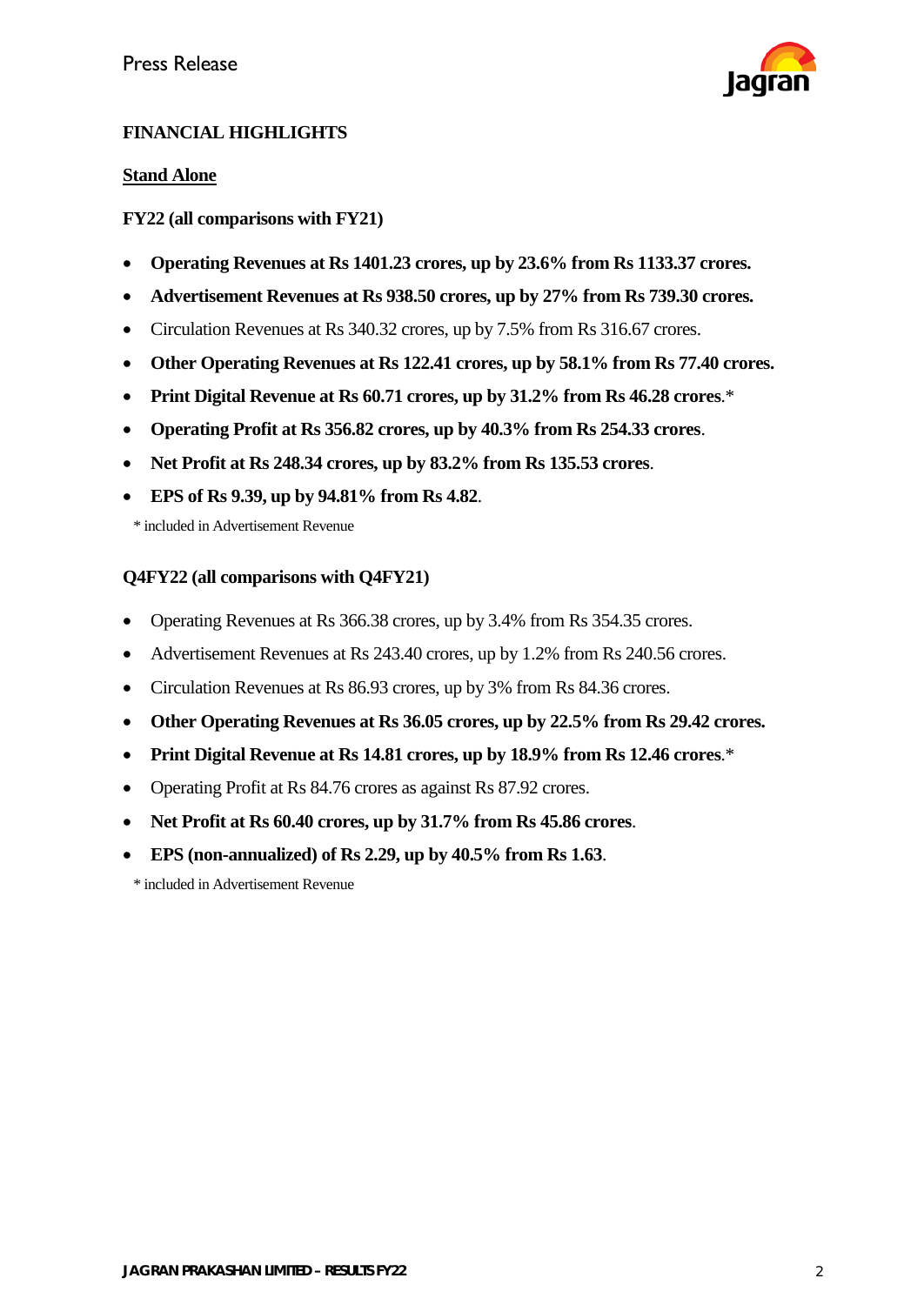

### **Consolidated**

**FY22 (all comparisons with FY21)**

- **Operating Revenues at Rs 1615.95 crores, up by 25.3% from Rs 1289.18 crores.**
- **Advertisement Revenues at Rs 1138.95 crores, up by 28.5% from Rs 885.97 crores.**\*
- Circulation Revenues at Rs 351.64 crores, up by 8.3% from Rs 324.76 crores.
- **Other Operating Revenues at Rs 125.76 crores, up by 60.3% from Rs 78.45 crores.**
- **Print Digital Revenue at Rs 64.74 crores, up by 31% from Rs 49.41 crores**.\*\*
- **Operating Profit at Rs 359.63 crores, up by 57.9% from Rs 227.74 crores**.
- **Net Profit at Rs 216.88 crores, up by 176.9% from Rs 78.31 crores**.
- **EPS of Rs 8.41 , up by 166.1% from Rs 3.16**.

\* Represents advertisement revenue from print, digital and radio.

\*\* included in Advertisement Revenue

### **Q4FY22 (all comparisons with Q4FY21)**

- Operating Revenues at Rs 424.59 crores, up by 4.5% from Rs 406.38 crores.
- Advertisement Revenues at Rs 298.10 crores, up by 3% from Rs 289.48 crores.\*
- Circulation Revenues at Rs 89.76 crores, up by 3% from Rs 87.14 crores.
- **Other Operating Revenues at Rs 36.73 crores, up by 23.4% from Rs 29.77 crores.**
- **Print Digital Revenue at Rs 15.68 crores, up by 20.4% from Rs 13.02 crores**.\*\*
- Operating Profit at Rs 84.54 crores as against Rs 89.85 crores.
- **Net Profit at Rs 52.73 crores, up by 48.3% from Rs 35.56 crores**.
- **EPS (non-annualized) of Rs 2.06, up by 53.3% from Rs 1.34**

\* Represents advertisement revenue from print, digital and radio.

\*\* included in Advertisement Revenue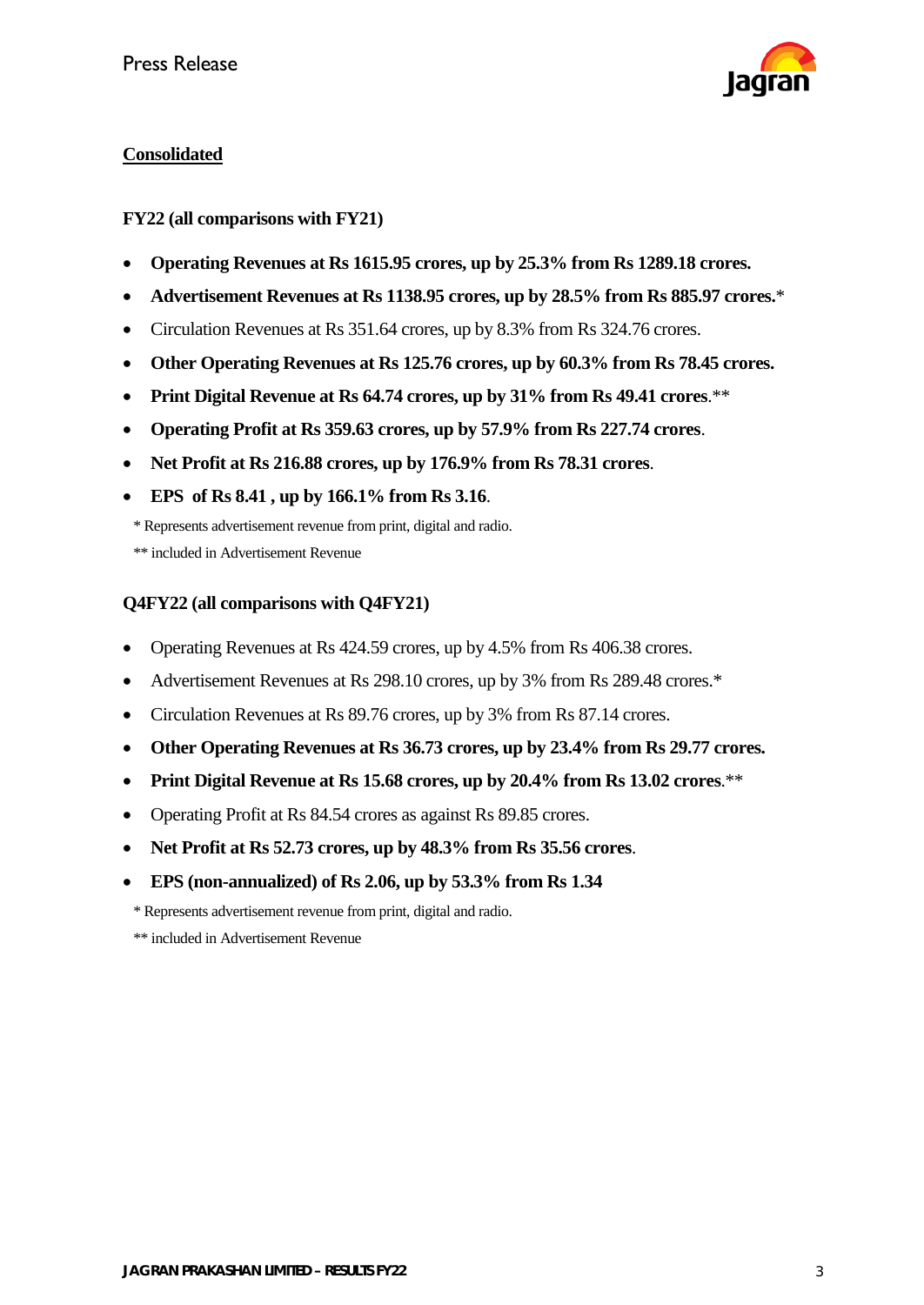

|                    |                          | <b>Rs. in Crores</b> |        |        |             |             |  |
|--------------------|--------------------------|----------------------|--------|--------|-------------|-------------|--|
|                    |                          | <b>Q4FY22</b>        | Q3FY22 | Q4FY21 | <b>FY22</b> | <b>FY21</b> |  |
| Dainik Jagran*     |                          |                      |        |        |             |             |  |
|                    | <b>Operating Revenue</b> | 280.20               | 340.34 | 277.34 | 1078.40     | 887.83      |  |
|                    | <b>Operating Profit</b>  | 82.51                | 127.44 | 79.39  | 323.48      | 230.40      |  |
|                    | Operating margin%        | 29.45%               | 37.44% | 28.63% | 30.00%      | 25.95%      |  |
| <b>Other</b>       |                          |                      |        |        |             |             |  |
| publications*      |                          |                      |        |        |             |             |  |
| (Midday,           | <b>Operating Revenue</b> | 54.81                | 64.78  | 50.52  | 210.70      | 170.87      |  |
| Naidunia, I-Next,  | <b>Operating Profit</b>  | 4.10                 | 12.39  | 5.91   | 17.23       | 9.63        |  |
| Punjabi Jagran,    | Operating margin%        | 7.49%                | 19.12% | 11.69% | 8.18%       | 5.64%       |  |
| Inquilab-North &   |                          |                      |        |        |             |             |  |
| Sakhi)             |                          |                      |        |        |             |             |  |
| <b>Radio</b>       |                          |                      |        |        |             |             |  |
|                    | <b>Operating Revenue</b> | 46.02                | 59.89  | 42.48  | 168.43      | 127.59      |  |
|                    | <b>Operating Profit</b>  | 1.89                 | 17.78  | 2.90   | 11.03       | $-11.23$    |  |
|                    | Operating margin%        | 4.10%                | 29.69% | 6.82%  | 6.55%       | $-8.80%$    |  |
| <b>Digital</b>     |                          |                      |        |        |             |             |  |
|                    | <b>Operating Revenue</b> | 15.68                | 20.87  | 13.02  | 64.74       | 49.41       |  |
|                    | <b>Operating Profit</b>  | $-1.02$              | 5.80   | 0.97   | 7.95        | 6.16        |  |
|                    | Operating margin%        | $-6.48%$             | 27.78% | 7.42%  | 12.28%      | 12.47%      |  |
| <b>Outdoor</b> and |                          |                      |        |        |             |             |  |
| <b>Event</b>       |                          |                      |        |        |             |             |  |
|                    | <b>Operating Revenue</b> | 29.37                | 33.86  | 23.86  | 97.96       | 56.77       |  |
|                    | <b>Operating Profit</b>  | 3.24                 | 4.02   | 0.51   | 5.35        | $-7.15$     |  |
|                    | Operating margin%        | 11.03%               | 11.89% | 2.14%  | 5.46%       | $-12.60%$   |  |

# **Operating Revenue and Operating Profit from major businesses:**

\* Excludes Digital.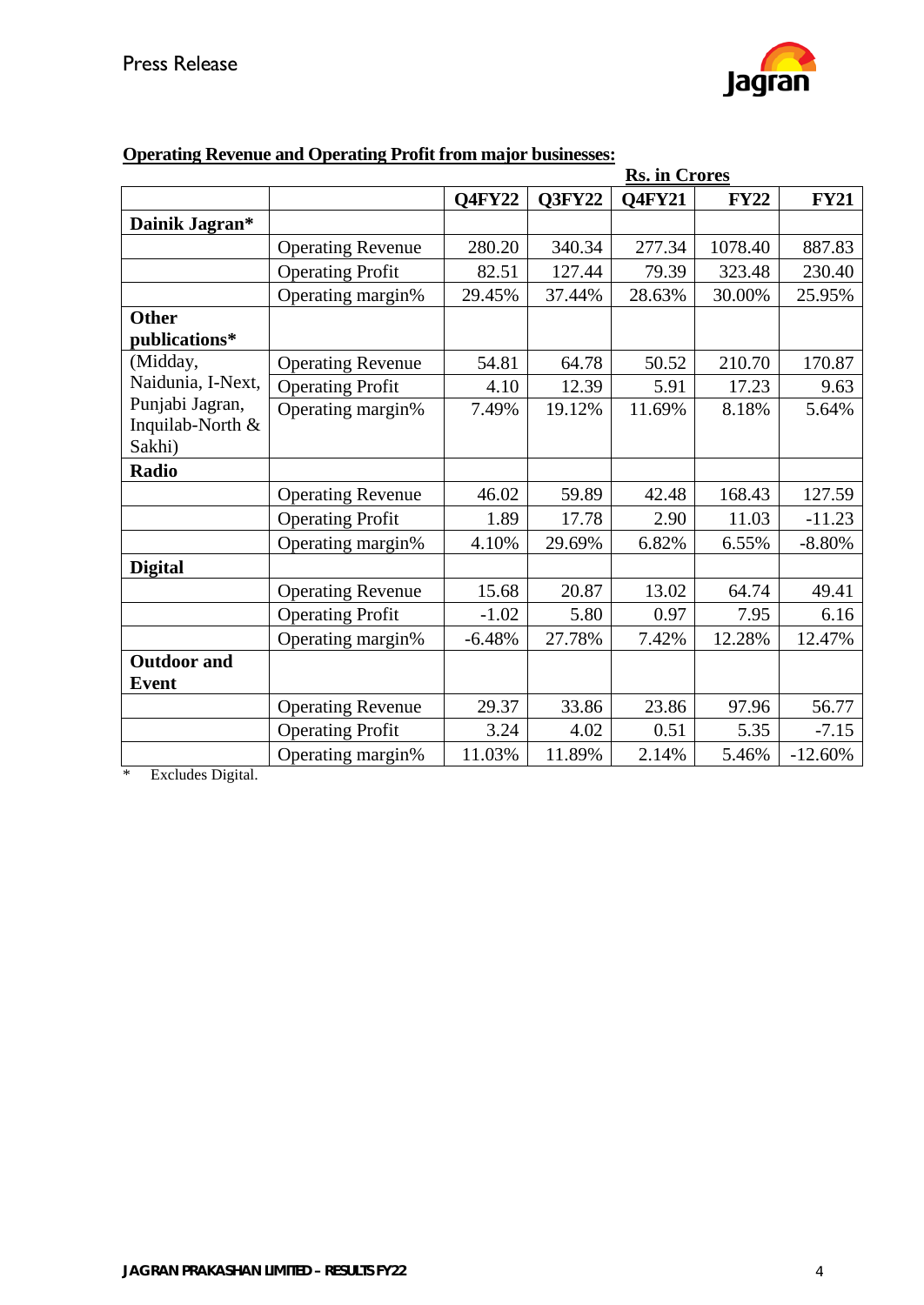

|                                |                                  |               |               |             | Rs. In crores |
|--------------------------------|----------------------------------|---------------|---------------|-------------|---------------|
|                                | <b>Profit &amp; Loss Account</b> |               |               |             |               |
|                                | <b>Q4FY22</b>                    | <b>O3FY22</b> | <b>O4FY21</b> | <b>FY22</b> | <b>FY21</b>   |
| <b>Operating Revenue</b>       | 46.02                            | 59.89         | 42.48         | 168.43      | 127.59        |
| Expenses                       | 44.13                            | 42.11         | 39.58         | 157.40      | 138.82        |
| <b>Operating Profit</b>        | 1.89                             | 17.78         | 2.90          | 11.03       | $-11.23$      |
| Other Income                   | 4.25                             | 3.88          | 2.26          | 16.80       | 14.92         |
| Depreciation and Amortisation  | 8.16                             | 8.20          | 8.21          | 32.75       | 33.23         |
| Interest                       | 0.65                             | 0.66          | 0.73          | 2.64        | 3.22          |
| <b>Profit Before Tax</b>       | $-2.67$                          | 12.80         | $-3.78$       | $-7.56$     | $-32.76$      |
| <b>Tax</b>                     | $-0.61$                          | 3.80          | 0.09          | $-1.86$     | $-8.57$       |
| <b>Profit After Tax</b>        | $-2.06$                          | 9.00          | $-3.87$       | $-5.70$     | $-24.19$      |
| <b>Operating Profit Margin</b> | 4.10%                            | 29.69%        | 6.82%         | 6.55%       | $-8.80%$      |
| <b>Net Profit Margin</b>       | $-4.09\%$                        | 14.12%        | $-8.65%$      | $-3.08%$    | $-16.97\%$    |

## **Summary of financial performance of Music Broadcast Limited:**

# **Summary of financial performance of Midday Infomedia Limited:**

|                                |                                  |               |               |             | Rs. In crores |
|--------------------------------|----------------------------------|---------------|---------------|-------------|---------------|
|                                | <b>Profit &amp; Loss Account</b> |               |               |             |               |
|                                | <b>Q4FY22</b>                    | <b>Q3FY22</b> | <b>O4FY21</b> | <b>FY22</b> | <b>FY21</b>   |
| <b>Operating Revenue:</b>      |                                  |               |               |             |               |
| Advertisement                  | 9.59                             | 10.30         | 7.08          | 34.50       | 21.16         |
| Circulation                    | 2.84                             | 2.88          | 2.77          | 11.32       | 8.10          |
| <b>Other Operating Income</b>  | 0.66                             | 1.11          | 0.39          | 3.44        | 1.17          |
|                                | 13.09                            | 14.29         | 10.24         | 49.26       | 30.43         |
| <b>Expenses</b>                | 15.41                            | 14.87         | 11.36         | 58.47       | 46.03         |
| <b>Operating Profit</b>        | $-2.32$                          | $-0.58$       | $-1.12$       | $-9.21$     | $-15.60$      |
| Other Income                   | 0.37                             | 0.11          | $-0.32$       | 0.60        | 0.04          |
| Depreciation                   | 1.31                             | 1.38          | 1.59          | 5.39        | 6.45          |
| Interest                       | 0.33                             | 0.32          | 0.39          | 1.29        | 2.04          |
| <b>Profit Before Tax</b>       | $-3.59$                          | $-2.17$       | $-3.42$       | $-15.29$    | $-24.05$      |
| <b>Tax</b>                     | $-1.40$                          | $-0.60$       | $-0.90$       | $-4.28$     | $-6.12$       |
| <b>Profit After Tax</b>        | $-2.19$                          | $-1.57$       | $-2.52$       | $-11.01$    | $-17.93$      |
| <b>Operating Profit Margin</b> | $-17.72%$                        | $-4.07\%$     | $-10.96\%$    | $-18.69\%$  | $-51.29%$     |
| <b>Net Profit Margin</b>       | $-16.25%$                        | $-10.88%$     | $-25.42%$     | $-22.08%$   | $-58.84%$     |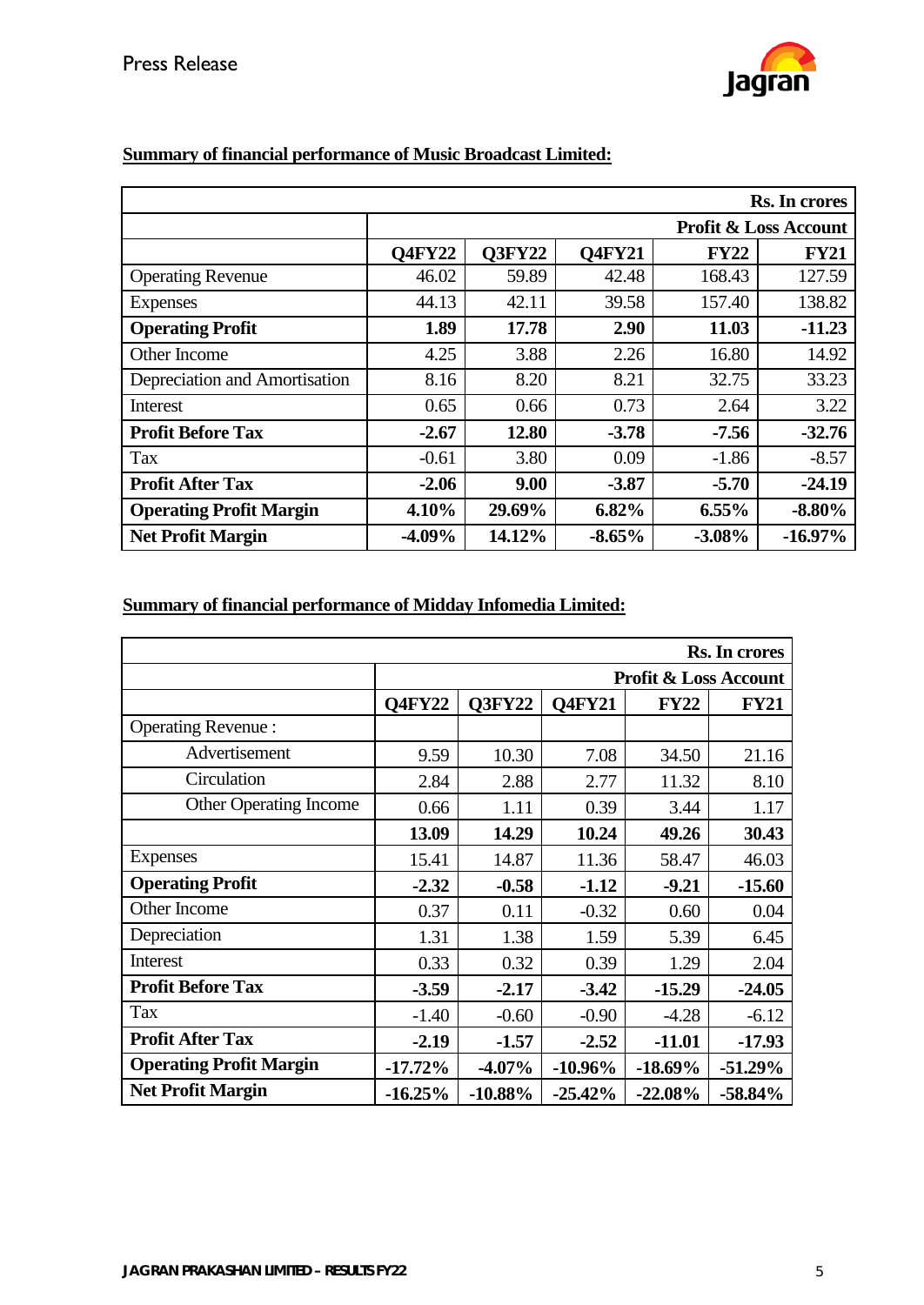

### **Awards and Recognitions during FY22**

Recognising Group's leadership position in different businesses, various distinguished bodies have bestowed 30 Awards upon the Group during the year as follows:

| <b>Brand</b>          | Award                                                                                  | <b>No. of Awards</b> |
|-----------------------|----------------------------------------------------------------------------------------|----------------------|
| Dainik Jagran         | Karpoor Chandra Kulish International Award                                             | 5                    |
|                       |                                                                                        |                      |
|                       | <b>Dainik Jagran Total</b>                                                             | 5                    |
| <b>Radio City</b>     | <b>Talentrack Awards</b>                                                               | 1                    |
|                       |                                                                                        |                      |
|                       | <b>Radio City Total</b>                                                                | 1                    |
| Dainik Jagran         |                                                                                        |                      |
| <b>Inext</b>          | Maddy's Award 2021                                                                     | 1                    |
|                       |                                                                                        |                      |
|                       | <b>Dainik Jagran Inext Total</b>                                                       | 1                    |
| <b>Midday</b>         | <b>Talentrack Awards</b>                                                               | 1                    |
|                       |                                                                                        |                      |
|                       | <b>Midday Total</b>                                                                    | 1                    |
| <b>Jagran New</b>     |                                                                                        |                      |
| <b>Media</b>          | Global Media Awards, INMA                                                              | 5                    |
|                       | <b>Great Place to Work</b>                                                             | 1                    |
|                       | <b>World Marketing Congress</b>                                                        | 1                    |
|                       | "India's Best Leaders in Times of Crisis" by "Great<br>Place to Work Institute" (GPTW) | 1                    |
|                       | <b>Mobexx Aawrds</b>                                                                   | 1                    |
|                       | South Asia Digital Media Awards, WAN                                                   | 1                    |
|                       |                                                                                        |                      |
|                       | <b>Jagran New Media Total</b>                                                          | 10                   |
|                       |                                                                                        |                      |
| <b>Jagran IT Team</b> | Women Influencer Leadership Awards, 2021                                               | 1                    |
|                       | CIO Powerlist 2021                                                                     | 1                    |
|                       | TekQ Technology Leader Award for Enterprise                                            |                      |
|                       | Applications                                                                           | 1                    |
|                       | <b>Tech Circle Business Transformation Award</b>                                       | 1                    |
|                       | Insights CXO Awards 2021                                                               | $\mathbf{1}$         |
|                       | Dataquest Digital Leadership Awards 2021                                               |                      |
|                       | Trendsetter CIO Awards 2021                                                            | 1                    |
|                       | CIO 100 Awards                                                                         |                      |
|                       | CIO 1000 Awards                                                                        | 1                    |
|                       | <b>IDC</b> Industry Innovation Awards 2021                                             | 1                    |
|                       | Iron Woman Award                                                                       | 1                    |
|                       | Trendsetter CIO Awards 2022                                                            | 1                    |
|                       |                                                                                        |                      |
|                       | <b>Jagran IT Team Total</b>                                                            | 12                   |
| <b>JPL Total</b>      |                                                                                        | 30                   |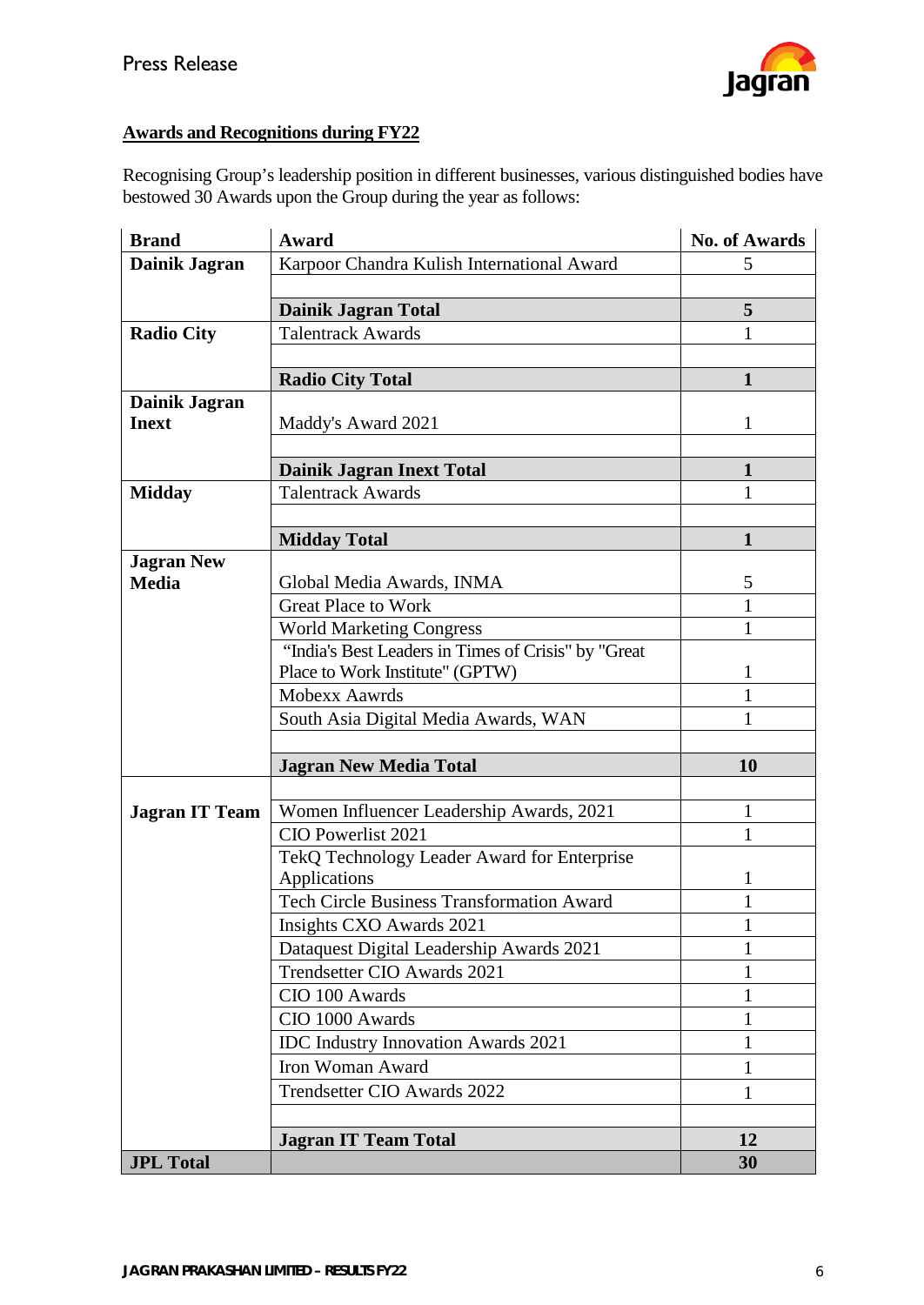### Press Release



Additionally, JPL has recently been recognised as Media And Entertainment Icon at  $8<sup>th</sup>$ edition of CIO Power List presented by Core Media for its extraordinary vision and capabilities in the field of enterprise technology used to navigate effectively the marketplace disruption, ensure businesses continuity and improve the processes, customer touch points, and experiences for the users.

### **About Jagran Prakashan Limited**

Jagran Prakashan Limited is a media conglomerate with interests spanning across printing and publication of newspapers & magazines, FM Radio, Digital, Outdoor Advertising and Promotional marketing, Event management and activation businesses.

The Group publishes 10 publications from 13 states in 5 different languages. Group's Radio has operations at 39 FM stations besides web stations.

Established in 1942, the Group's flagship brand **Dainik Jagran** is the brainchild of the Freedom fighter, Late Shri Puran Chandra Gupta.

The Company publishes 6 editions of Hindi daily "**Naidunia**" from Indore, Ujjain, Gwalior, Jabalpur, Raipur and Bilaspur and "**Navdunia**" from Bhopal.

**'Dainik Jagran Inext**' is published in 13 editions from 4 states**.** Company's Punjabi newspaper, **Punjabi Jagran** is published in 2 editions from Punjab.

Besides newspapers, the company also publishes magazine Sakhi besides various other publications and Coffee Table Books.

**Jagran Engage** provides specialized 'Out of Home' advertising services with a Pan-India footprint and **Jagran Solutions** provides below the line solutions and carries on activities like promotional marketing, event management and on ground activation throughout the country.

**Digital business** under Jagran New Media (JNM) did exceptionally well registering a reach of 91.48 Million Users in the News/Information category (Comscore MMX Multi-Platform: Mar'22) and consolidated its position amongst the top 10 news and info publishers in India which will augur well for monetization.

Within the Hindi News and Information Category, the company's flagship brand, Jagran.com further consolidated its leadership position with a constant growth in terms of users, page views and time spent. It clocked a reach of 58.85 Million unique visitors, 252 Million page views, 313 Million minutes time spent (Comscore MMX Multi-Platform: Mar'22).

JNM extended its audio content in order to capitalize on the growing trend of Indian online consumption by launching 'Jagran Podcast' and are already close to a million plays per month.

JNM consolidated its video presence by clocking 50.71 Million Video Views in Mar'22 (Source: YT analytics).

The Group has further strengthened its association with IFCN (International Fact Check Network) to address the need of checking the fact in an era of fake news and content. It has also collaborated in 12 different languages with the World Health Organization, Press Information Bureau, Facebook, Google New Initiative for fact-checking of news and content.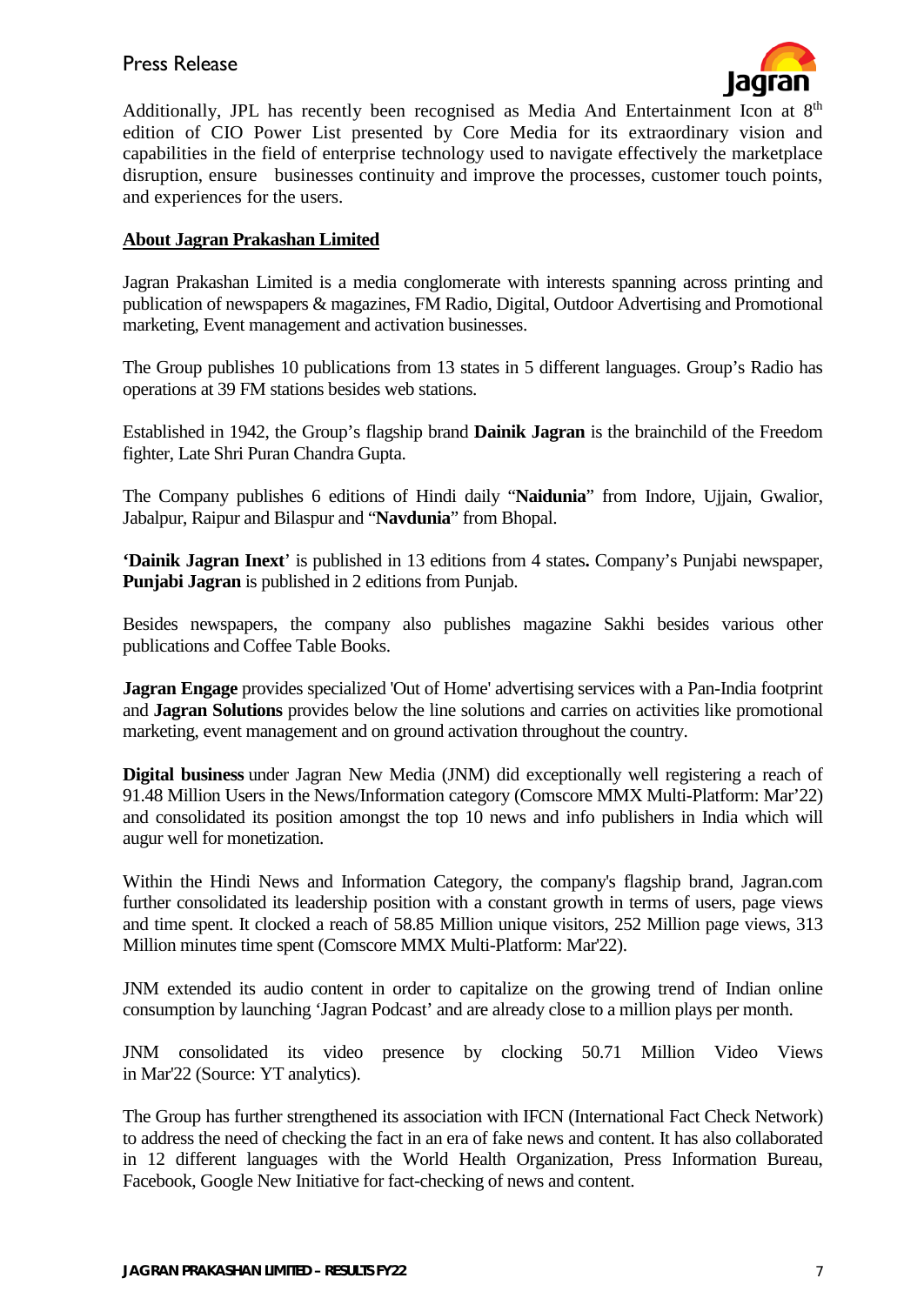

Jagran New Media also signed an exclusive partnership with KOO, the India-based microblogging and social media platform that has gained immense popularity in no time and aims to expand into all 22 official Indian languages this year.

The Company's subsidiary Midday Infomedia Limited ("**MIL**") is the publisher of 3 newspaper brands, **Midday English** a niche English daily, **Inquilab** the highest read Urdu daily of the country and **Midday Gujarati, No.2 Gujarati newspaper in Mumbai**. All the 3 brands are hugely popular newspaper brands in Mumbai, one of the two largest advertising markets of the country. **Inquilab** is circulated in Maharashtra and the states of U.P., Delhi and Bihar.

Company's another subsidiary Music Broadcast Limited ("**MBL**"), which runs and operates **Radio City** is the first FM radio broadcaster in India with over two decades of expertise in the radio industry, Radio City has consistently been amongst the top radio stations in Bengaluru and Mumbai with 25.0% and 14.7% average listenership share respectively. (Source: RAM Data, TG: 12+ Period: Week 1, 2013 to Week 08, 2022). Radio City Delhi ranks #3 with 12.1% average listenership share (Source: RAM Data, TG: 12+ Period: Week 1, 2019 to Week 08, 2022).

Music Broadcast Limited currently has 39 stations across 12 states, comprising 62% of the country's FM population. Radio City reaches out to over 69 million listeners in 34 cities covered by AZ Research 2019 (Source: AZ Research Report). The network provides terrestrial programming along with 17 other web-stations, through its digital interface, www.radiocity.in

As a responsible corporate citizen, JPL supports a charitable trust, **Shri Puran Chandra Gupta Smarak Trust**, to discharge its social responsibilities. **Pehel**, an outfit of the Trust provides social services such as organizing workshops/seminars to voice different social issues, health camps/road show for creating awareness on the social concerns and helping underprivileged masses. **Pehel** has been working with various national and international social development organizations such as World Bank and UNICEF on various projects to effectively discharge the responsibilities entrusted by the Company. **Pehel** has also been actively participating in Swachh Bharat Mission. **Shri Puran Chandra Gupta Smarak Trust** has also been imparting primary, secondary and higher education to more than 11000 students through schools and colleges at Kanpur, Noida, Lucknow, Varanasi, Dehradun and smaller towns Kannauj, Basti. Through its newspapers, the Company also works on awakening the readers on social values and at the core of its editorial philosophy are 7 principles (called Saat Sarokaar) viz. Poverty Eradication, Healthy Society, Educated Society, Women Empowerment, Environment Conservation, Water Conservation and Population Management. The Company has also been assisting trusts and societies dedicated to the cause of promoting education, culture, healthcare, etc. The Company is discharging its CSR obligation towards promotion of health care including preventive health care and sanitation, including public outreach campaigns on COVID-19 awareness and / or vaccination.

#### **Credit Rating**

CRISIL has reaffirmed its credit rating AA+Stable for long and medium term and A1+ for short term in respect of the Company, A1+ for short term and AA/Stable for long term in respect of Music Broadcast Limited and AA(-)/stable for long term in respect of Midday Infomedia Limited.